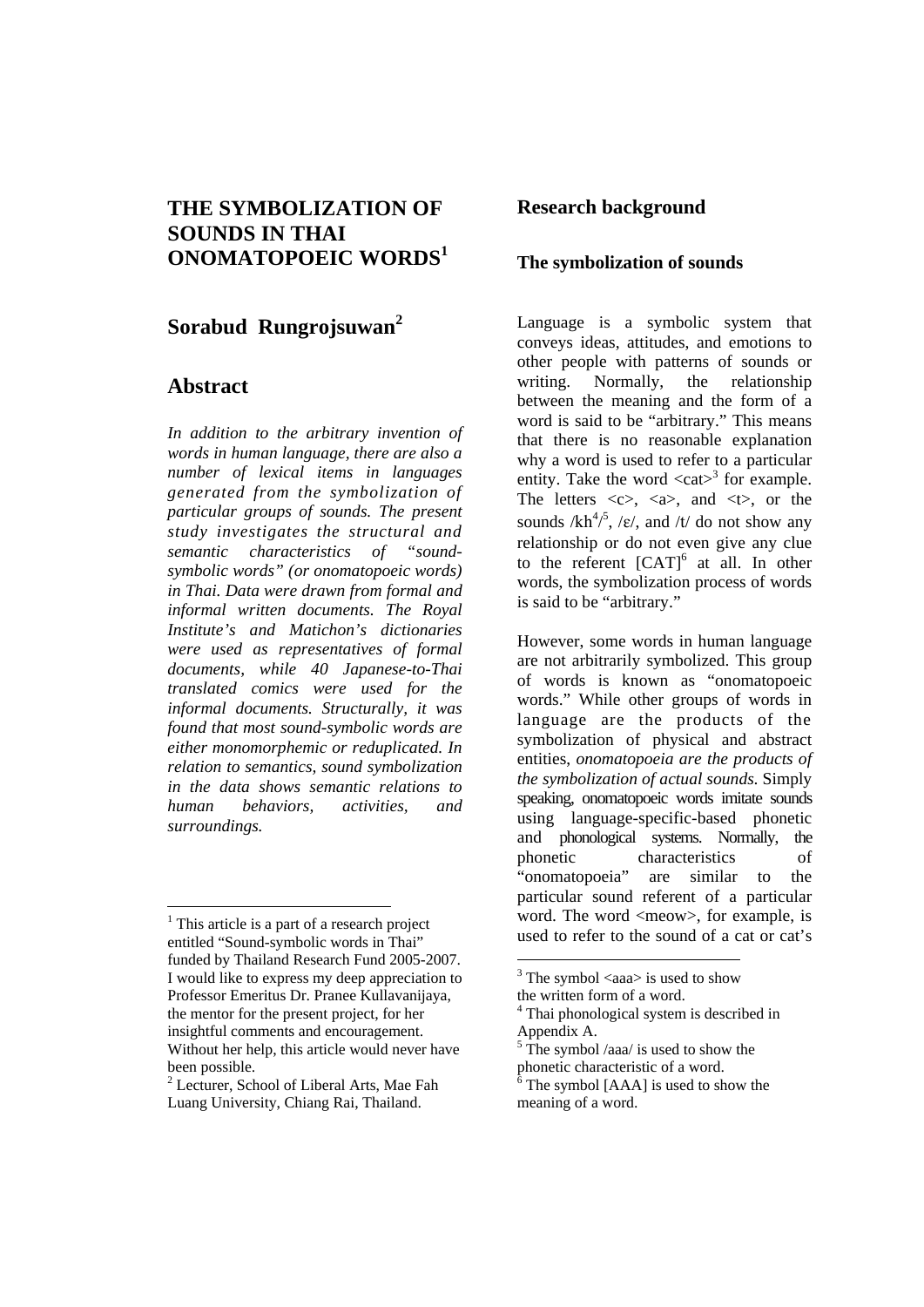[MEOW]. This indicates the direct relationship between a linguistic form (word) and a particular meaning (actual sound). Words with such relationships will be referred to as "sound-symbolic words" in this paper.

### **Universality of sound-symbolic words**

Compared to the arbitrarily invented words in a language, sound-symbolic words are obviously fewer in number. Because of this, most linguists see no need to investigate this group of words in depth. However, considering sound-symbolic words across languages, it has been found that there seems to be some similarities in the use of phonetic representations across languages, as shown in the following examples of the items referring to [CHICKEN'S SOUND].

It should be noted that the study of soundsymbolic words in languages has been of less interest for most researchers because the proportion of this group of words in languages is extremely small (Hinton et al. 1994). In Thai, although the study of "sound symbolism" has focused its attention mainly to "reduplicatives" (Udomanisuwat 1982, Liamprawat 1983, Suttasorn 1987), the classification and explanation about "onomatopoeic words" have never been explicitly proposed. Therefore, this group of words has attracted little or no attention from Thai researchers, so it is still unknown how sound-symbolic words are formed and what kinds of meaning these words refer to. The present study is a preliminary attempt to indicate areas for the further indepth studies of sound-symbolic words from the universal and language specific points of view.

| Language | Orthographic Representation           | <b>Phonetic Representation</b> |
|----------|---------------------------------------|--------------------------------|
| English  | <cocka-doodle-doo></cocka-doodle-doo> | /k <sup>h</sup> okadu:dəldu:/  |
| Thai     | $<$ ก็กๆ $>$                          | /kuk kuk/,                     |
|          | $<$ เอกอี๊เอ้กเอ้ก $>$                | /?èk ?ii ?êek ?êek/            |
| Japanese | <kokekokkoo></kokekokkoo>             | /kokekoko:/                    |

**Objectives of this study** 

This study aims to investigate the structural and semantic characteristics of sound-symbolic words in selected Thai formal and informal written documents.

sound, many of the world's languages—such as English, Thai, and Japanese—employ similar phonetic representations—i.e. /k/, open syllables—and similar morphological characteristics—i.e. polysyllabic monomorphemic words and reduplication. Such evidence seems to imply the universality of human "symbolization processes" of soundsymbolic words. In other words, a particular referent is signified by similar linguistic symbols across languages.

It can be seen that when referring to a chicken's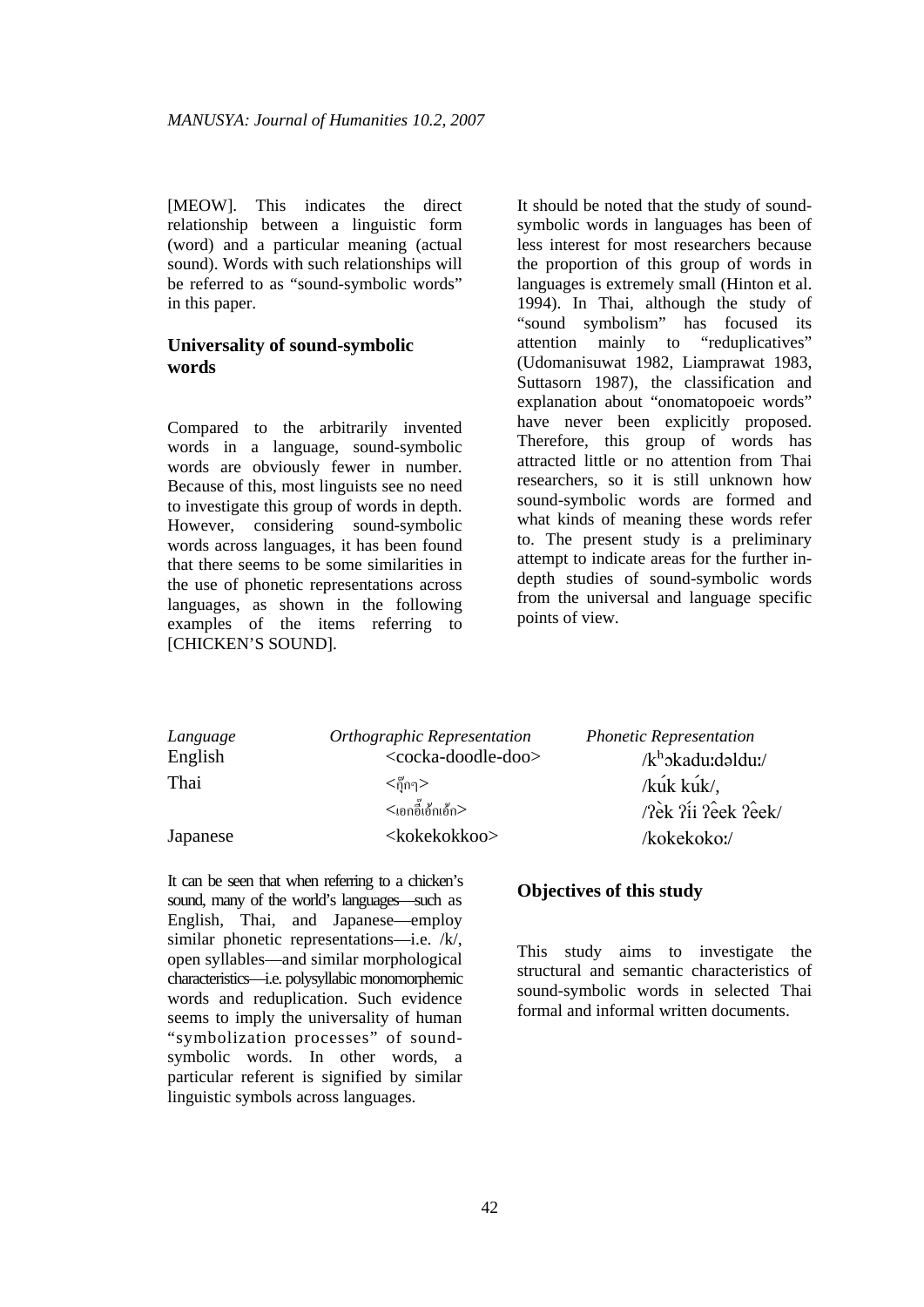#### **Hypothesis**

The structural and semantic characteristics of sound-symbolic words in Thai formal and informal printed documents are similar.

### **Data**

#### **Source of data**

Data in this study were collected from two Thai monolingual dictionaries—which were used as representatives of formal printed documents—and 40 comic books drawn 10 each from four different titles which were used as representatives of informal printed documents as follows.

#### **Formal printed documents**

Two Thai dictionaries—*The Royal Institute's 1999 Dictionary and Matichon Dictionary of Thai Language*—were used for the collection of sound-symbolic words from formal printed documents. *The Royal Institute's Dictionary* is widely accepted as the standard dictionary of the Thai language, while *Matichon Dictionary of Thai Language* is the most up-to-date dictionary of everyday language use. These two dictionaries were selected to represent formal Thai sound-symbolic words. The selection of sound-symbolic words in formal dictionaries is based on the following working criteria.

 1) The selected words are classified as adverbs.

 2) The words are defined as 'sound of...'

 3) Words used in poetry or old words will not be included.

#### **Informal printed documents**

Data for informal printed documents were drawn from 40 Japanese-to-Thai translated comic books in four different titles—10 items for each. The four titles are those on four different themes—*The Sushi Boy*  (food), *D.D.S. Dan Detective School* (detective), Rave: *The Groove Adventure*  (action)*, and Kaikan-Phrase* (love stories).

The comic books obviously contain higher numbers of sound-symbolic words than other printed documents. Although the original versions are in Japanese, the Japanese-to-Thai translators normally adopt Japanese to Thai sounds. Japaneseto-Thai translated comic books have become extremely popular in Thai society. Because of this, compared to Thai comic books, Japanese-to-Thai comic books are widely read and might influence the formation and usage of sound-symbolic words in Thai. Therefore, these comic books were selected as representatives of informal printed documents.

Although language in comic books is written, it is conversational and informal. There are no definitions of words given in the documents, but drawn figures help to interpret meanings of the target words. Therefore, the selection criteria of soundsymbolic words in this type of document mainly depended on the researcher's interpretations and the following guiding ideas.

1) The selected words are those that represent sounds.

2) The same word forms which occur in the same context will be selected only once as in the examples.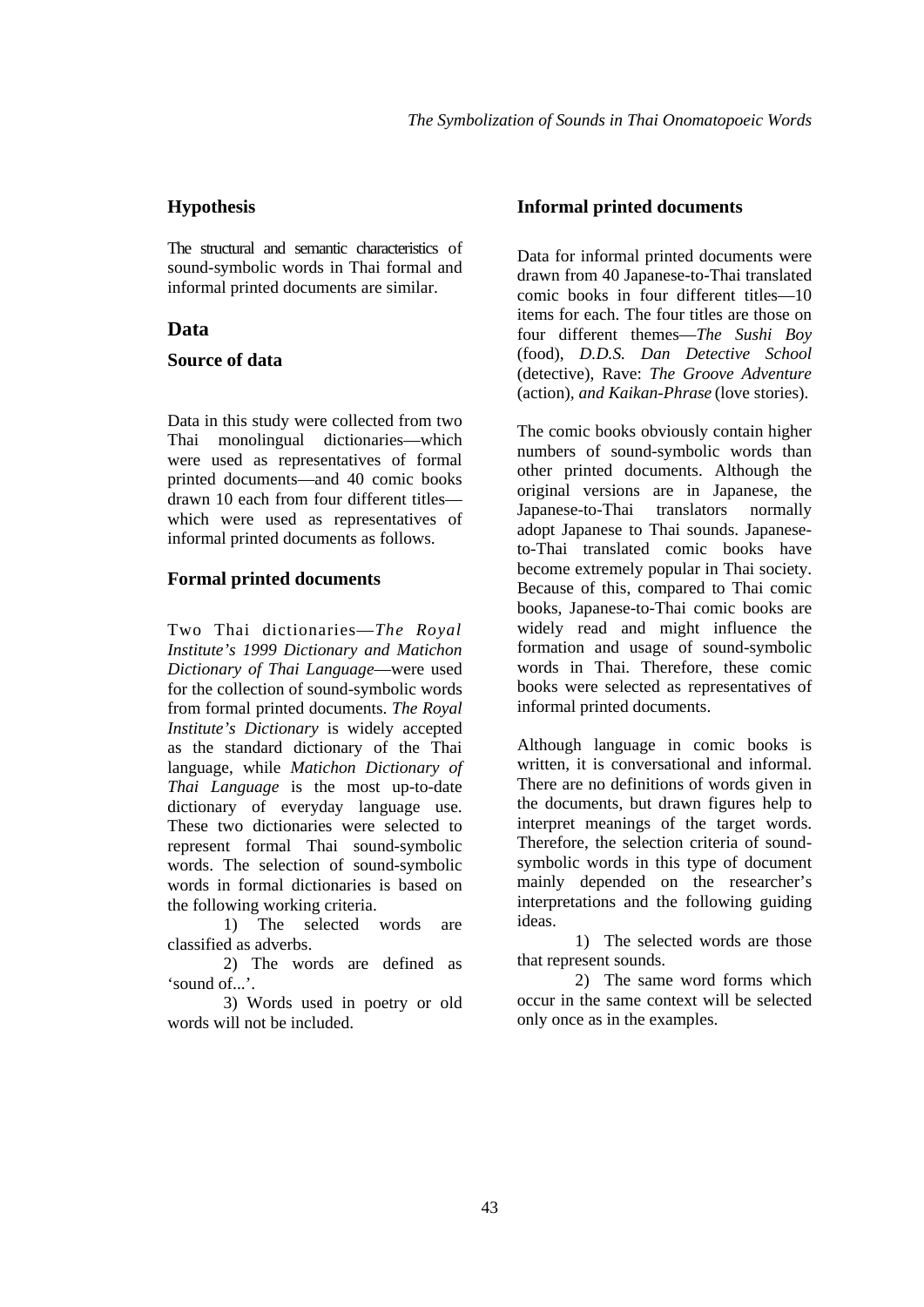| Form  | <i>Meaning</i>                 |
|-------|--------------------------------|
| /map/ | [TO CATCH SOMETHING]           |
|       | /map map/ [TO CATCH SOMETHING] |
| /map/ | [TO CATCH SOMETHING]           |

From the above three examples, only two, /map/ and /map map/ were selected.

# **Analyses**

The analyses of sound-symbolic words in this study were divided into two major parts, structural analysis and semantic analysis.

#### **Structural analysis**

The forms of sound-symbolic words from both types of documents will be classified according to the following criteria.

- (1) Spelling accuracy according to Thai syllable structures
- (2) Number of syllables
- (3) Word formation
- (4) Substitution of forms for a particular sound meaning

Thereafter, findings from two sources of documents will be compared.

#### **Semantic analysis**

In terms of meaning, the semantic domains of sound-symbolic words will be analyzed into five semantic domains:

| $(1)$ [HUMAN]  |
|----------------|
| $(2)$ [ANIMAL] |
| $(3)$ [THING]  |
| (4) [NATURAL   |
| PHENOMENA]     |
| $(5)$ [CUE]    |

#### **Results**

### **Structural characteristics of soundsymbolic words in Thai**

#### **Spelling accuracy**

In relation to "spelling accuracy," soundsymbolic words which have accurate spelling are words which follow spelling rules in Thai language. It was found that all sound-symbolic words in the formal printed documents (dictionaries) have accurate spelling. On the other hand, informal printed documents (translated comic books) have both correct and incorrect styles of sound-symbolic words as shown in Figure 1.



 $\Box$  Accurate spelling  $\Box$  Inaccurate spelling

#### Figure 1: Proportions of spelling accuracy of sound-symbolic words in formal and informal documents

From Figure 1, it can be seen that about three-fifths of sound-symbolic words in the informal printed documents are accurately spelled, and all items in the formal printed documents are spelled correctly. This shows the degree of formality of the two types of documents.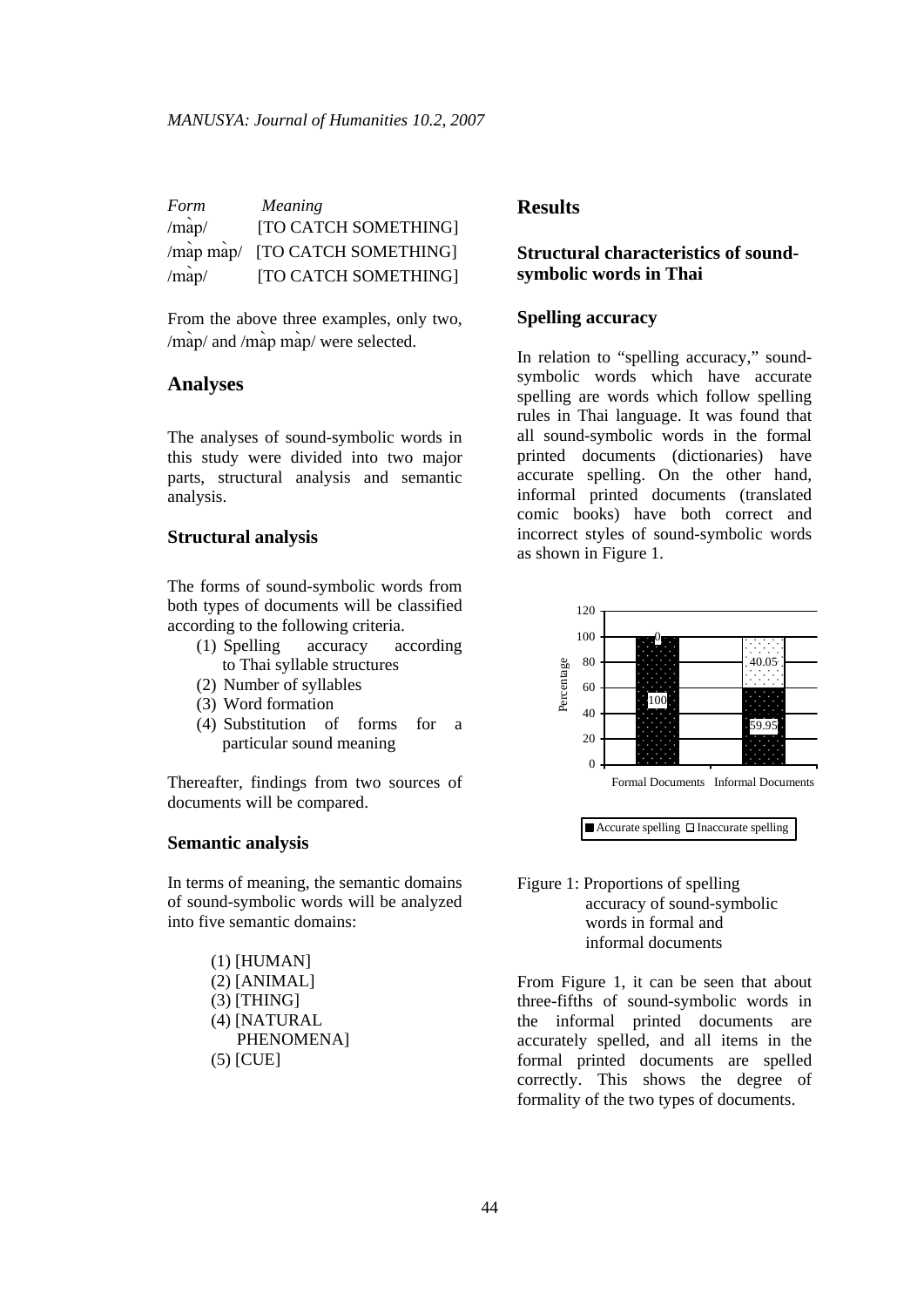Considered in more detail, Table 1 demonstrates some examples of soundsymbolic words found in the data based on their spelling accuracy.

| <b>Source</b>              | <b>Example Words</b>                                                                  | <b>Accuracy</b> |
|----------------------------|---------------------------------------------------------------------------------------|-----------------|
| <b>Formal documents</b>    |                                                                                       |                 |
| The Royal Institute's      | /krook kreek/ <nsonunsn>, /khwaak/</nsonunsn>                                         |                 |
| Dictionary                 | $<$ ควาก $>$                                                                          |                 |
| <b>Matichon Dictionary</b> | /bii/<บรื้อ>, /paaw paaw/ <ปาวๆ>                                                      |                 |
| of Thai Language           |                                                                                       |                 |
| <b>Informal documents</b>  |                                                                                       |                 |
| The Sushi Boy              | -/ $kik$ $kik/$ $<$ กึก กึก $>$ , / $khr$ $iit/$ $<$ กรืค $>$ ,                       |                 |
|                            | $k$ root/ $<$ nson!>,                                                                 |                 |
|                            | -/ $\sin m/$ <ซุ่มมมม>, /phlop/ <ผลือบ>,                                              | X               |
| D.D.S.                     | -/tɨŋ/ <ตึง>,                                                                         | $\sqrt{}$       |
|                            | /phlen phlen/ <inds inds=""></inds>                                                   |                 |
|                            | $-k$ hroo fii/ $\langle$ คร่อ--ฟื้ $>$                                                | X               |
|                            | /wiw/ <วิ้ววว>                                                                        |                 |
| Rave                       | -/ $\hat{\mathrm{su}}$ น $\mathrm{m}/<$ ซู่ม $>$ ,/ $\hat{\mathrm{fup}}/<$ ฝุ่บ $>$ , |                 |
|                            | $/h\hat{\epsilon}$ k/ $\lt$ udn>                                                      |                 |
|                            | -/tuum/ <ตูมม>,/ $\sin m / \sin m$                                                    | X               |
| Kaikan-Phrase              | -/ $\chi$ hip/ <ชิ้บ>,/khlik/ <คลิก>                                                  |                 |
|                            | -/saa/ <ซ่าาา>,/faaw/ <ฟ้าวว>,                                                        | X               |
|                            | /kri̇̀it/ <ก-รี๋ด>,/kri̇́it/ <กรี๊ด-->                                                |                 |

Table 1: Accuracy in spelling of sound-symbolic words in formal and informal documents

Data in the informal printed documents contain two types of inaccurate spelling. The first type is the misspelling of words using letters in the language as shown in the following examples.

The second type of inaccurate spelling includes that with other non-alphabetic symbols—such as -, !, and ?—for making sound-symbolic words as shown in the examples.

| Phonetic    | <i>Inaccurate</i><br>spelling | Accurate<br>spelling | <i>Phonetic</i> | <i>Inaccurate</i><br>spelling | Accurate<br>spelling |
|-------------|-------------------------------|----------------------|-----------------|-------------------------------|----------------------|
| $\sin m$    | $<$ ซุ่มมมม $>$               | <ซุ่ม>               | $/$ kroot $/$   | <กรอค…!>                      | $<$ กรอด $>$         |
| $\pi$ hlop/ | $<$ ผล๊อบ $>$                 | <พล็อบ>              | /kriit/         | <กรี๊ค-->                     | <กรี้ค>              |
| /kriit/     | <กริ์ค>                       | <กรีค>               | $\sqrt{2}e^2$   | $<$ เอ๊ะ!? $>$                | <เอ๊ะ>               |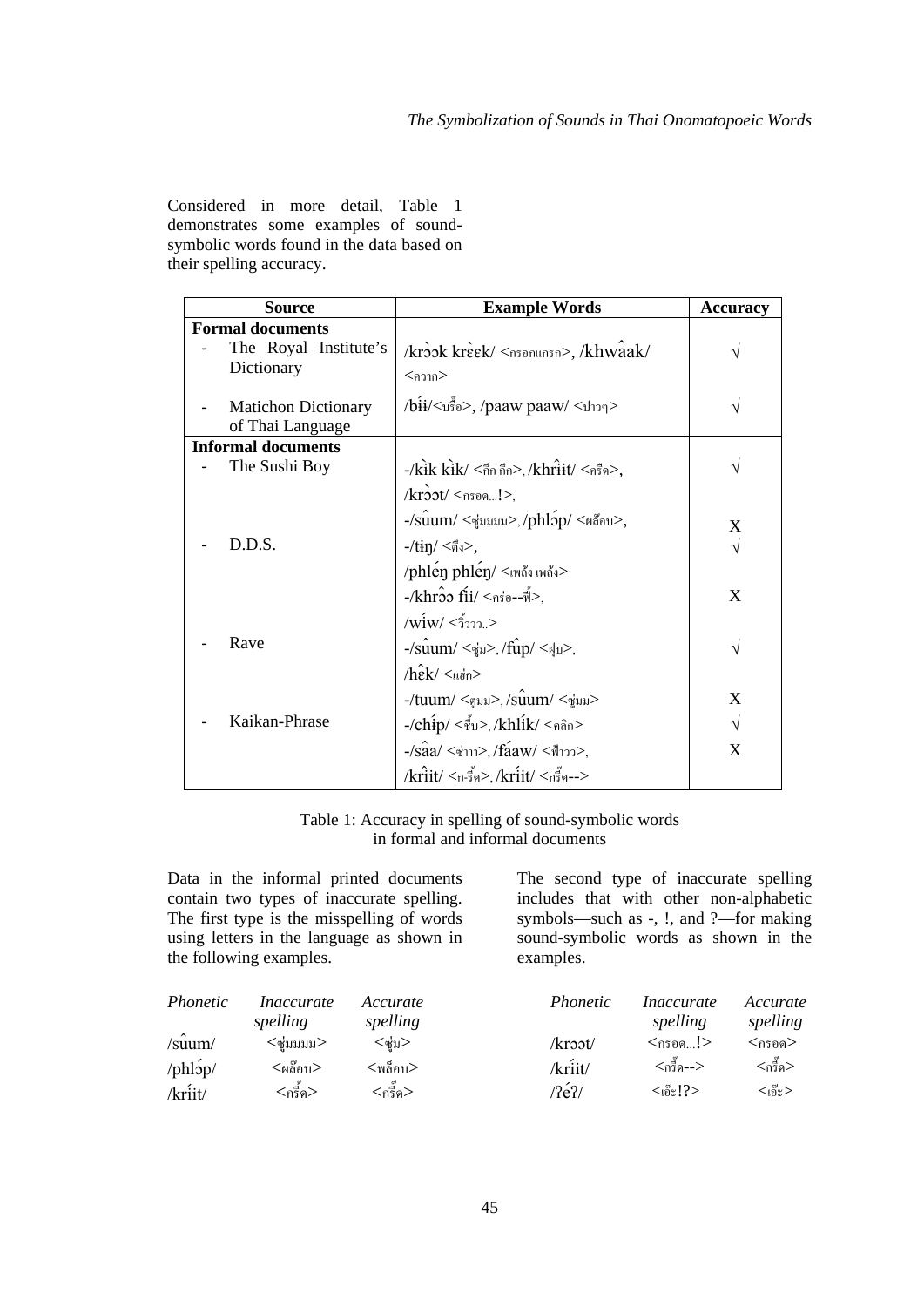It is possible that the misspelling of words in the comics is due to the specific characteristics of this type of document. To attract its readers' attention, a comic book might have to include well-drawn and clear pictures, colorful paintings on some pages, clearly and emotionally attractive letters arranged in different sizes and with deviant spellings. These stylistic factors required attention for the investigation in the part of informal printed documents.

#### **Number of syllables**

In relation to the number of syllables of sound-symbolic words in this study, Table 2 demonstrates examples of items with different number of syllables.

| Number of<br>syllables | <b>Formal documents</b>                                                       | <b>Informal documents</b>                                                                                                         |
|------------------------|-------------------------------------------------------------------------------|-----------------------------------------------------------------------------------------------------------------------------------|
| 1                      | $k$ rน $am / ร้าม>,/chaat /$                                                  | /khrik/ $\langle \hat{n} \hat{s} \hat{n} \rangle$ , /pin/ $\langle \hat{n} \hat{s} \rangle$ , / $200 / \langle \hat{n} \rangle$ , |
|                        | $<$ ฉาด $>$ , / $\textrm{t}$ ว $\textrm{m}$ / $<$ ต๋อม $>$                    | $\sqrt{b}$ riin $\sqrt{b}$ งรืนนน $>$                                                                                             |
| $\overline{2}$         | $\lambda$ ka taak/ <n<math>\epsilonต๊าก&gt;, <math>\lambda</math>kin</n<math> | /tuut tuut/ $<$ ตุ๊ด ตู๊ด>,                                                                                                       |
|                        | kan/ $\langle \hat{n} \rangle$ , honhon/                                      | $\Lambda$ ik kik/ $\langle$ กึก กึก $>$ ,                                                                                         |
|                        | <โฮ่งๆ>                                                                       | /khrit khrit/ <ครืด ครืด>                                                                                                         |
| 3                      | /ka toon hoon/                                                                | $/pe$ ? $pe$ ? $pe$ ?/ $\lt$ ule ule ule>                                                                                         |
|                        | <กะโต้งโห่ง>,                                                                 |                                                                                                                                   |
|                        | /huj lee huj/ <qwaqv></qwaqv>                                                 |                                                                                                                                   |
| $\overline{4}$         | /ka nun ka nin/                                                               | /pik pik pik pik/                                                                                                                 |
|                        | <กะหนุงกะหนิง>                                                                | <ปิ้ก ปิ้ก ปิ้ก ปี้ก>                                                                                                             |
| 5                      | /witt waaj ka tuu wuu/ <in< th=""><th>hee hee hee hee/</th></in<>             | hee hee hee hee/                                                                                                                  |
|                        | ว้าขกะตู้วู้>                                                                 | $<$ (9 i 8 i 8 i 8 i 9 $>$                                                                                                        |
| 6                      | hee la loo saa la phaa/                                                       | $\hat{\mathcal{C}}$ map map map map map $\hat{\mathcal{C}}$ < ม้บ ม้บ ม้บ                                                         |
|                        | $<$ เฮละ โลสาระพา $>$                                                         | มั่บ มั่บ มั่บ>                                                                                                                   |
| 7                      |                                                                               | hee hee hee hee hee hee/ <uu th="" uu="" uu<=""></uu>                                                                             |
|                        |                                                                               | 1918                                                                                                                              |
| 8                      |                                                                               |                                                                                                                                   |
|                        |                                                                               | $<$ แปะ แปะ แปะ แปะ แปะ แปะ แปะ แปะ $>$                                                                                           |
| 9                      |                                                                               |                                                                                                                                   |
|                        |                                                                               | $<$ uls uls uls uls uls uls uls uls uls uls $>$                                                                                   |
| 11                     |                                                                               | pe? pe? pe? pe? pe? pe? pe? pe? pe? pe?                                                                                           |
|                        |                                                                               | $\overline{pe}$ ? $\overline{pe}$ ? / <une th="" une="" une<=""></une>                                                            |
|                        |                                                                               | แปะ แปะ $>$                                                                                                                       |

Table 2: Number of syllables of sound-symbolic words in formal and informal documents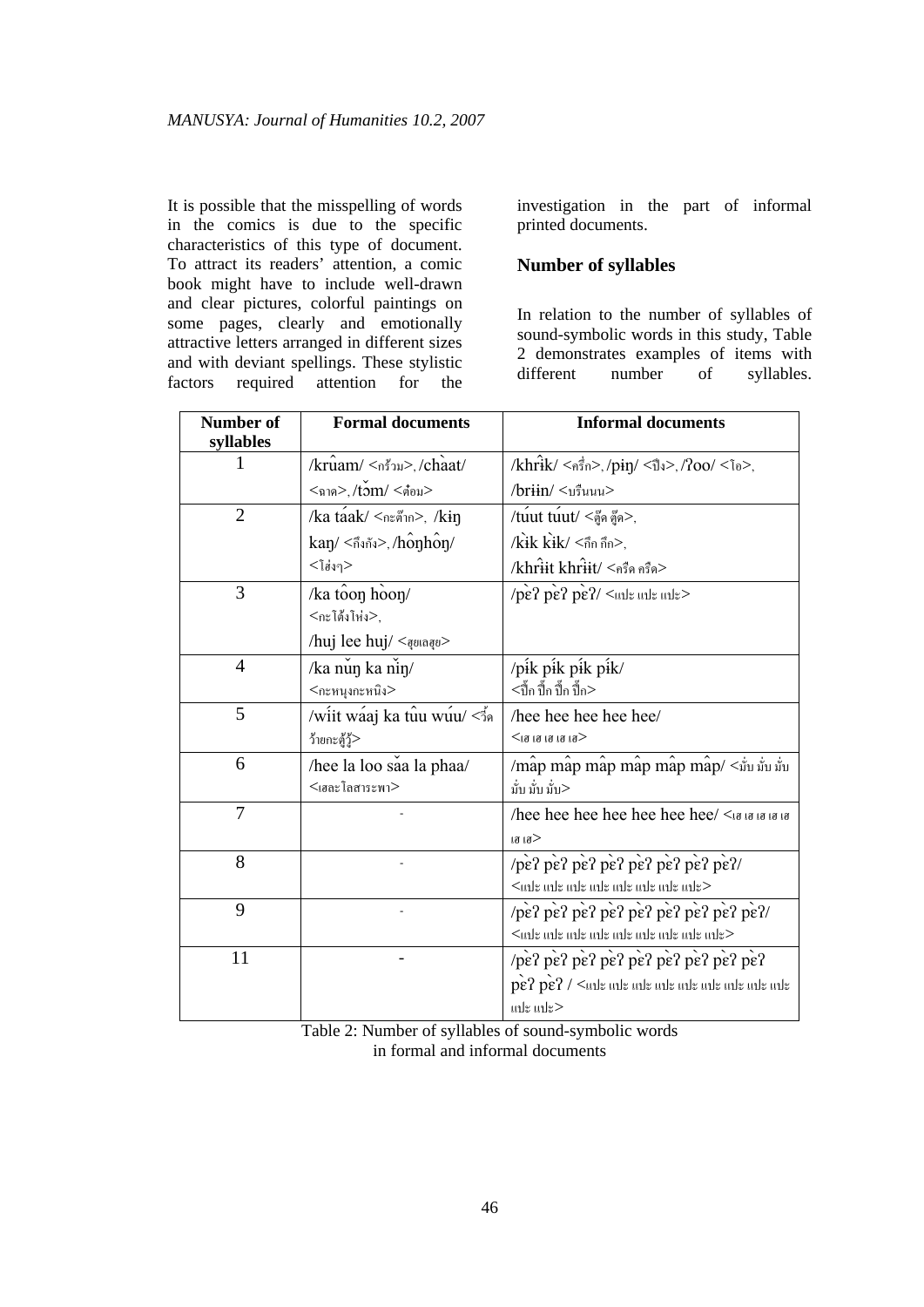Table 2 indicates that the number of syllables of sound-symbolic words in formal printed documents ranges from one to six syllables, while the informal printed documents contain from one to elevensyllable words. Moreover, it should be noted that most of polysyllabic soundsymbolic words (two to eleven-syllable words) in the informal printed documents derived from monosyllabic words. In other words, polysyllabic sound-symbolic words in translated comic books are mostly reduplicative. This might imply that reduplication plays an important role in the production of sound-symbolic expressions in informal printed documents (see more results in "Word Formation" section.) In addition, it might be possible that there are reduplicative soundsymbolic expressions which contain more than 11 syllables in this type of document.

In addition, Figure 2 demonstrates the proportions of sound-symbolic words in the two types of documents as shown.

Figure 2 shows that the proportions of monosyllabic sound-symbolic words are quite similar in both types of documents. However, the informal printed documents seem to contain more items with different numbers of syllables than the formal printed documents.

### **Word formation**

It is suggested that there are two types of words tied to the process of producing sound-symbolic words.

### **Monomorphemic words**

The first type of word is called "Monomorphemic words." By "monomorphemic," it means that regardless of number of syllables, the particular soundsymbolic words have only one meaning and all units or syllables which are combined into one word cannot be separated. Examples of monomorphemic sound-symbolic words are:

*Formal Documents*

*Informal Documents*



Figure 2: Proportions of sound-symbolic words with different numbers of syllables (1-11) found in formal and informal documents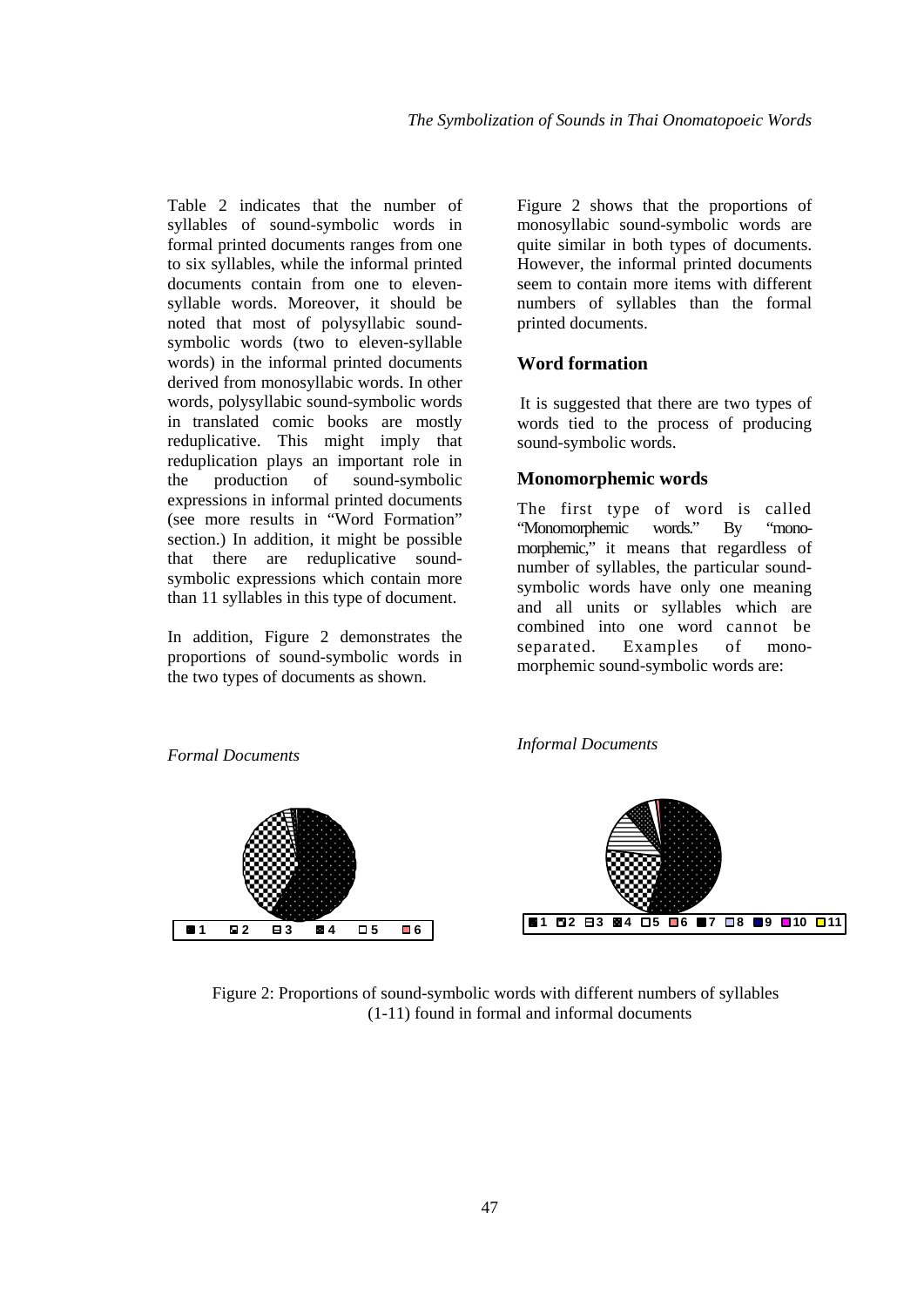| Formal            | $/\hat{fup}/\langle\psi $ $>$ ,                     |
|-------------------|-----------------------------------------------------|
| <i>documents:</i> | $/\text{th}$ อ $\text{p}$ bon/ $\text{th}$ งของ $>$ |
|                   |                                                     |
| <b>Informal</b>   | $\mu h \leq 2$ โพล๊ะ>,                              |
| documents:        | $/khr$ $3$ $2$ $k$ $fi/$ $<$ คร่อก--ฟื้-- $>$       |

It should be noted that most monomorphemic sound-symbolic words in the informal printed documents are monosyllabic, while they range from one to six syllables in the formal printed documents.

#### **Patterns of reduplication**

Reduplication found in the present study may be classified into two types: complete reduplication and partial reduplication.

#### *Complete reduplication*

"Complete reduplication" refers to more than one phonetically the same monomorphemic words which are combined together into one word. In other words, it is formed by the unlimited repetition of "Monomorphemic Words." Examples of complete reduplicative sound-symbolic words are:

| Formal                        |                                     | /phaan phaan/ <wivg>,</wivg>                    |  |
|-------------------------------|-------------------------------------|-------------------------------------------------|--|
| documents:                    | $<$ กุกๆ กักๆ $>$                   | $/kuk$ kuk kak kak/                             |  |
| <i>Informal</i><br>documents: | /khriin khriin/<br><ครื่นน ครื่นน>, | /phim pham phim<br>$pham/ \leq$ พึมพำ พึมพำ $>$ |  |

Complete reduplication is found to be an important process in making polysyllabic words in informal printed documents. Complete-reduplicated sound-symbolic words found in the comic books range from two to eleven syllables.

### *Partial reduplication*

"Partial reduplication" is the process of carrying over some sound/s or character/s of the first syllable into other syllables. It might repeat only the initial consonant/s (onset), the vowel (nucleus), or the all except the initial consonant/s (rhyme), etc. Such reduplication can also be seen as the assimilation of some sounds into the following syllable/s. Examples of partial reduplicative are found only in the formal printed documents (dictionaries).

| Formal                        | /krik kraaw/ <nริกกราว>,</nริกกราว>                               |
|-------------------------------|-------------------------------------------------------------------|
| documents:                    | $\check{\mathcal{C}}$ omtem/ $\check{\mathcal{C}}$ ต่อมแต่ม $>$ , |
|                               | /ta lum tum mén/                                                  |
|                               | $<$ ตะลุ่มตุ้มเม้ง $>$                                            |
| <b>Informal</b><br>documents: | /phim pham/ <พึมพำ>                                               |
|                               | Dortial reduplication is more often used in                       |

Partial reduplication is more often used in formal printed documents and in informal printed documents.

Partial-reduplicated sound-symbolic words in the formal and informal printed documents range from one to six syllables, and from one to two syllables, respectively.

For the distribution of these two types of word forms in the data, it was found that reduplicatives are slightly more frequent in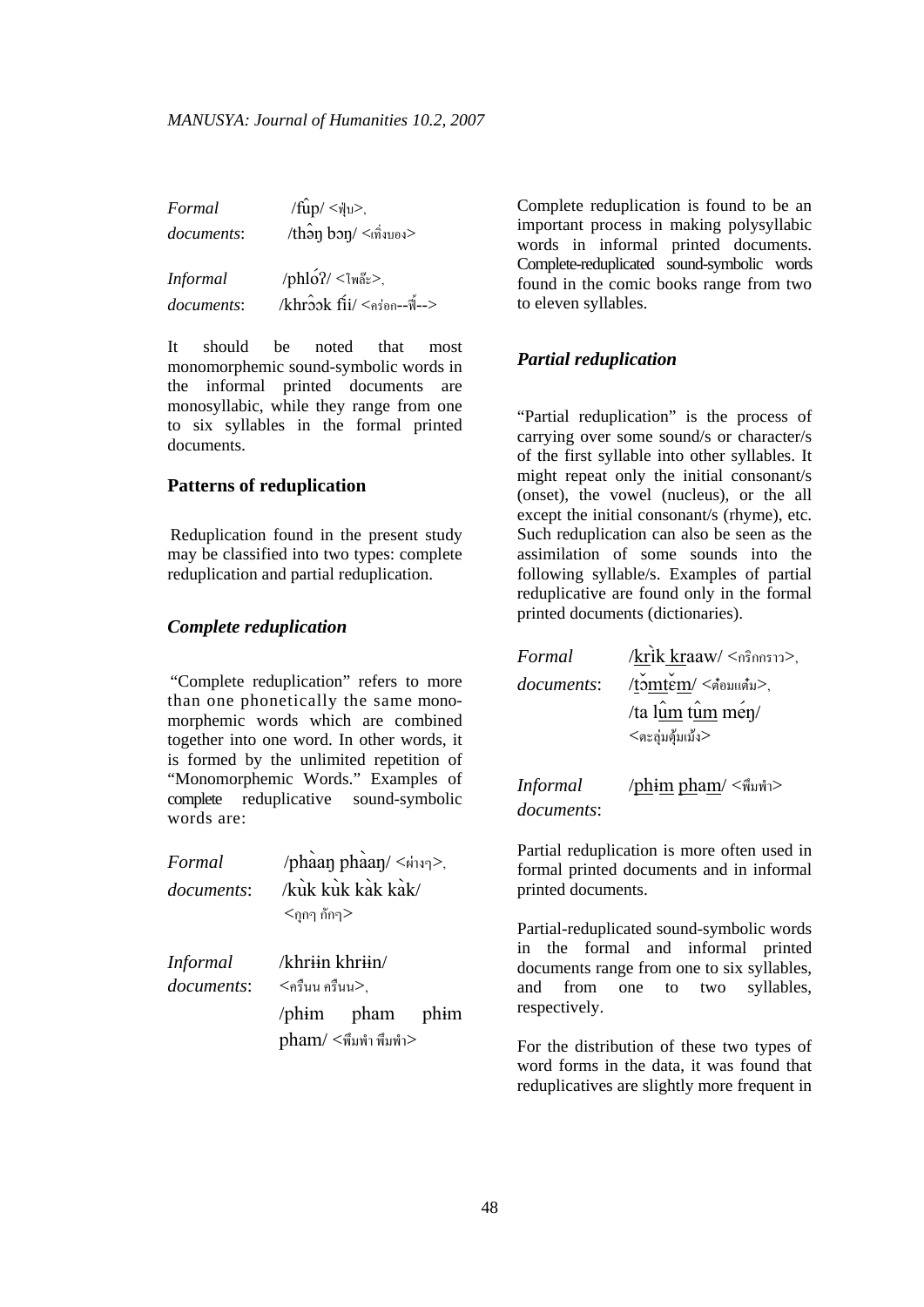informal printed documents than in formal printed documents as shown in Figure 3.

From Figure 3, it can be seen that the formal printed documents employ reduplication as the word formation process for 38.4% of the data, while the informal printed documents contain 45.5% of reduplicated words. As mentioned in the earlier section about the number of syllables of words, polysyllabic words in the informal printed documents are mostly reduplicative. The proportions of word formation in this section also conform to the previous findings.

words can be classified into the following five domains.

### **[HUMAN]**

Sound-symbolic words in the [HUMAN] domain include words which refer to sounds occurring purely due to human body's actions, such as crying, laughing, punching, running, snoring, vomiting, etc., as shown in the following examples.



Figure 3: Proportions of monomorphemic and reduplicative sound-symbolic words in formal and informal documents

### **Semantic characteristics of soundsymbolic words in Thai**

What kinds of sounds are usually symbolized? The meaning of soundsymbolic words in Thai data is basically related to human beings and their surroundings. Sound referents of the

| Sound-symbolic Meaning            |                  |
|-----------------------------------|------------------|
| words                             |                  |
| $\sin(t)$                         | [DRINKING WATER] |
| /krùap/                           | [CHEWING]        |
| /khik khik/                       | [LAUGHING]       |
| $/k$ hrook/                       | [SNORING]        |
| $/\hat{hat}$ ch <sub>2j</sub> $/$ | [SNEEZING]       |
| $\hat{\text{Plak}}$               | [VOMITING]       |
|                                   |                  |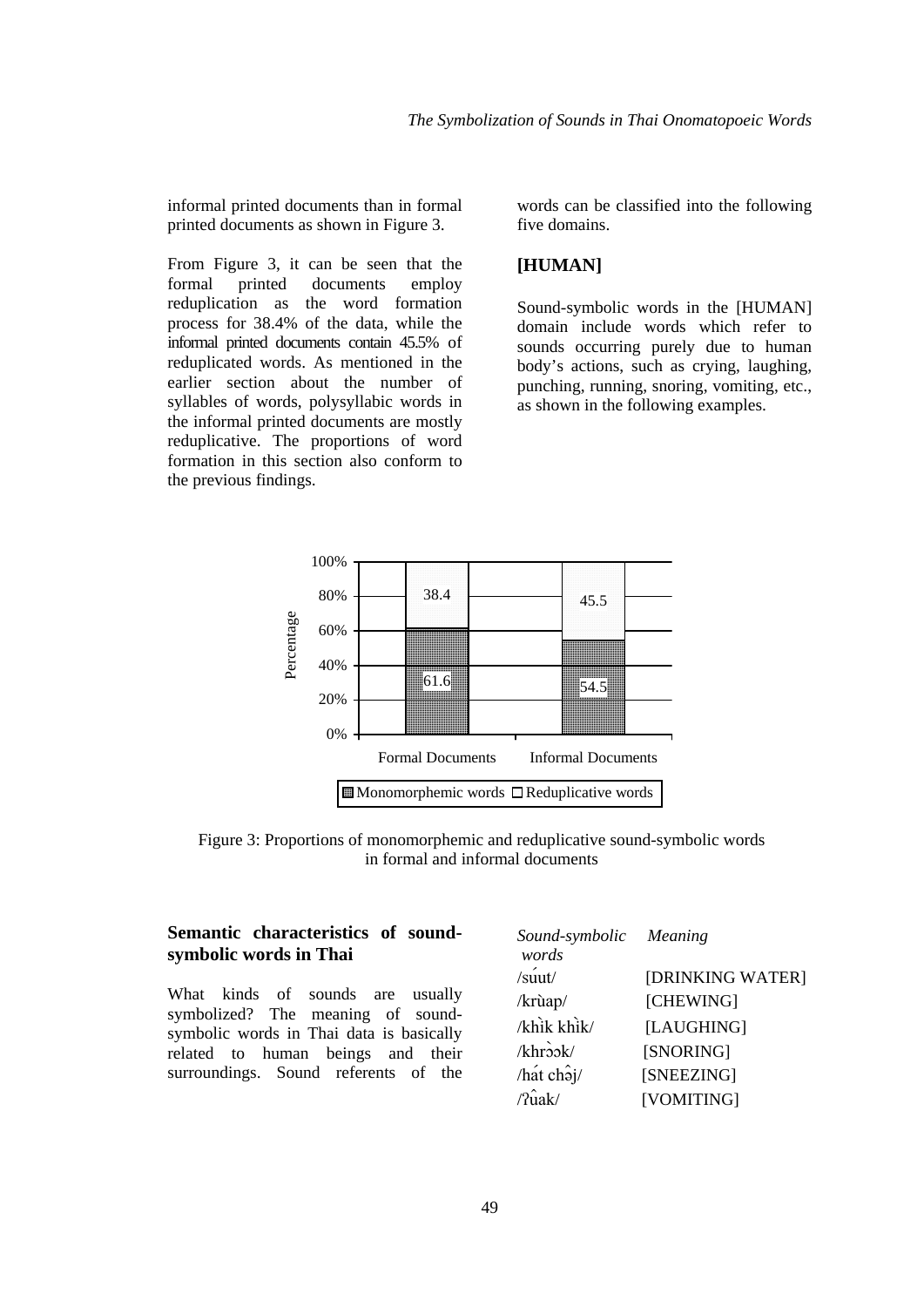### **[ANIMAL]**

The [ANIMAL] domain includes words referring to sounds made by animals and their actions such as flying, barking, crying, etc., as shown in the following examples.

| Sound-symbolic      | Meaning           |
|---------------------|-------------------|
| words               |                   |
| /preepren/          | <b>[ELEPHANT</b>  |
|                     | <b>TRUMPETING</b> |
| $\binom{1}{1}$ hin/ | [BEE FLYING]      |
| $/\hat{\text{hor}}$ | <b>IDOG</b>       |
|                     | <b>BARKING</b>    |

### **[THING]**

Sound-symbolic words in the [THING] domain include words which refer to sounds of objects that might occur from the actions of human beings, such as taking photos, fighting with swords, shutting doors, etc., or occur without the actions of humans, such as the sound of boiling rice, alarm clock ringing, glass breaking, etc. Examples of words in this domain are shown below.

| Sound-symbolic | <b>Meaning</b>    |
|----------------|-------------------|
| words          |                   |
| $/$ che $2/$   | <b>[SNAPPING</b>  |
|                | PHOTO1            |
| /pan/          | [DOOR             |
|                | SHUTTING]         |
| $\pi$ iin/     | <b>[CAR MOTOR</b> |
|                | <b>RUNNING</b>    |
| /phlen/        | <b>SCLASS</b>     |
|                | <b>BREAKING</b>   |

#### **[NATURAL PHENOMENA]**

As the name refers, the [NATURAL PHENOMENA] domain includes words depicting sounds occurring in nature such as rain, thunder, wind blowing, earthquake, etc.

| Sound-symbolic        | Meaning            |
|-----------------------|--------------------|
| words                 |                    |
| /khr <del>ii</del> n/ | [THUNDER]          |
| /prian/               | [LIGHTNING]        |
| $/s\hat{a}a$          | <b>[SOUND OF</b>   |
|                       | <b>OCEAN WAVES</b> |
| $/s\hat{a}a$          | [RAINING]          |
| $/\hat{\text{faaw}}$  | <b>WIND</b>        |
|                       | <b>BLOWING</b>     |

### **[CUE]**

Sound-symbolic words in the [CUE] domain are found only in the informal printed documents. A comic book is a kind of drama production that uses pictures and orthographies as its media. According to this, it is still necessary to retain some characteristics of drama, especially music or melodies to show the moods of characters and scenes. From the author's interpretation of the pictorial contexts of the comic books, some words are used to refer to a new melody or sound which shows a specific cue in each scene. This group of sounds indicates the appearance of new characters in the particular scenes, cues for internal monologue of the particular characters, cues indicating some emotional states—such as surprise and fear—of particular characters. The following are examples of sound-symbolic words in the [CUE] domain.

| Sound-symbolic | Meaning   |  |  |
|----------------|-----------|--|--|
| words          |           |  |  |
| $\vec{k}$ ik/  | [PENSIVE] |  |  |
| /tik/          | [FEAR]    |  |  |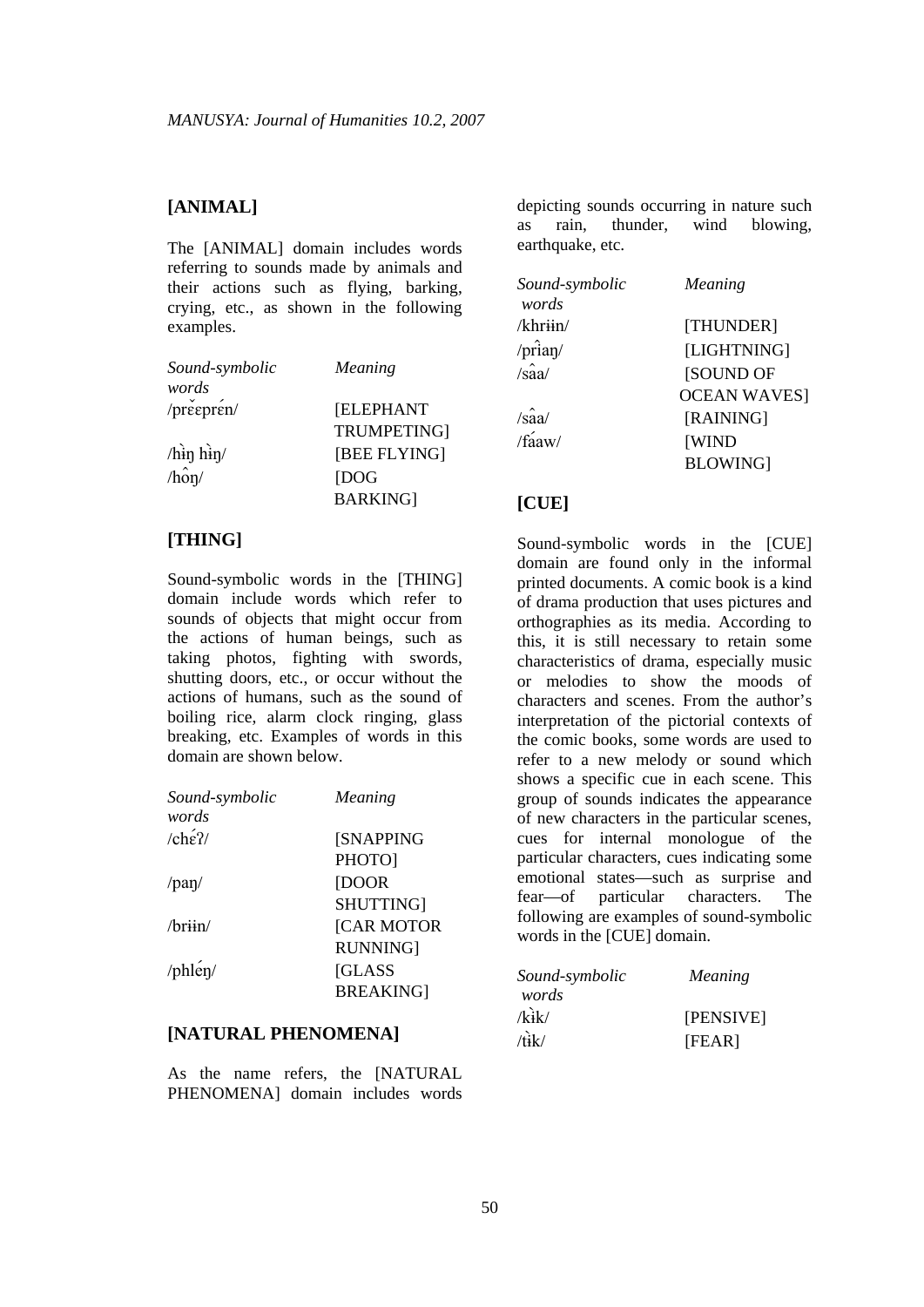| Sound-symbolic<br>words | Meaning          |
|-------------------------|------------------|
| $\sin\theta$            | [A NEW           |
|                         | <b>CHARACTER</b> |
|                         | APPEARS]         |
| $/\text{phaan}/$        | [A NEW           |
|                         | <b>CHARACTER</b> |
|                         | APPEARS]         |

The distribution of sound-symbolic words in these five semantic domains is seen in Figure 4.

formal and informal printed documents are in [HUMAN] and [THING] domains. This implies that sounds related to human beings and their behaviors—including their actions upon other actual objects are mainly recognized and symbolized. The [CUE] domain is another significant domain found in informal printed documents.



Figure 4: Proportions of sound-symbolic words in five semantic domains

From Figure 4, it was found that the proportions of sound-symbolic words in the five semantic domains range from the highest to the lowest as follows:

*Formal printed documents:*  $[HUMAN] > [THING] > [ANIMAL] >$ [NATURAL PHENOMENA]

*Informal printed documents:*   $[HUMAN] > [THING] > [CUE] >$ [NATURAL PHENOMENA] > [ANIMAL]

It can be seen that more than eighty percent of sound-symbolic words in both

### **Conclusion and discussion**

Structural and semantic characteristics of sound-symbolic words from Thai formal and informal printed documents were investigated. In relation to their structures, it was found that 1) sound-symbolic words in formal printed documents contain higher frequencies of spelling accuracy than in informal printed documents. 2) "Reduplication"—either complete or partial reduplication—is the significant word formation strategy used for the production of sound-symbolic words in Thai.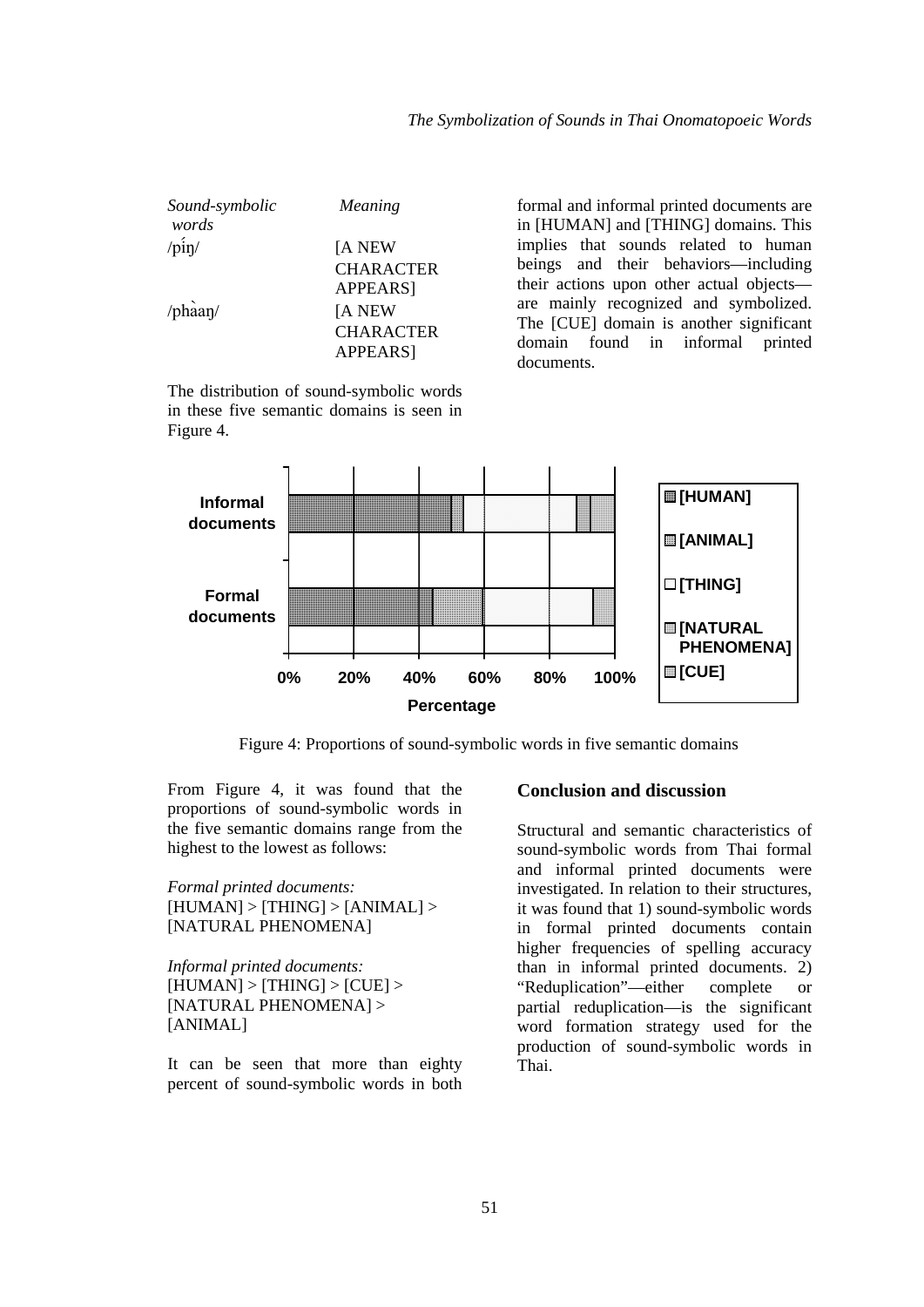In relation to their semantics, it was found that actual sounds which have been selected and symbolized as soundsymbolic words are often those which relate to actions and internal states of humans and animals, surrounding things, and natural phenomena. In addition, another significant semantic domain found only in the informal printed documents is [CUE]. The [CUE] domain refers to the use of sound-symbolic words to indicate the appearance of new characters, and the internal states of the characters—such as surprise, thought, etc. The use of soundsymbolic words in the [CUE] domain is claimed to derive from the dramatic characteristics of comic books.

### **References**

- Hinton, L., Nichold, J., and Ohala, J. (eds). 1994. *Sound Symbolism*. Cambridge University Press.
- Liamprawat, Suwatana. 1983. *Reduplication of Lanna (Northern Thai Dialect)*. M.A. Thesis, Graduate School, Mahidol University. (In Thai).
- *Matichon Dictionary of the Thai Language*. 2004. The Matichon Publishing Company.
- Rungruangsri, Udom. 1990. *Mae Fah Luang's Lanna-Thai Dictionary.*  Chiang Mai : Mingmuang.
- Suttasorn, Wasana. 1987. *Reduplication of Lao in Phuwiang Dialect*. M.A. Thesis, Graduate School, Mahidol University. (In Thai).
- The Royal Institute. 1999. *The Royal Institute's Dictionary 1999.*

Udomanisuwat, Apiradee.1982. *Relations Of Vowels Patternings and Meanings of Disyllabic Reduplicatives in Thai.* M.A. Thesis, Department of Linguistics, Graduate School, Chulalongkorn University. (In Thai).